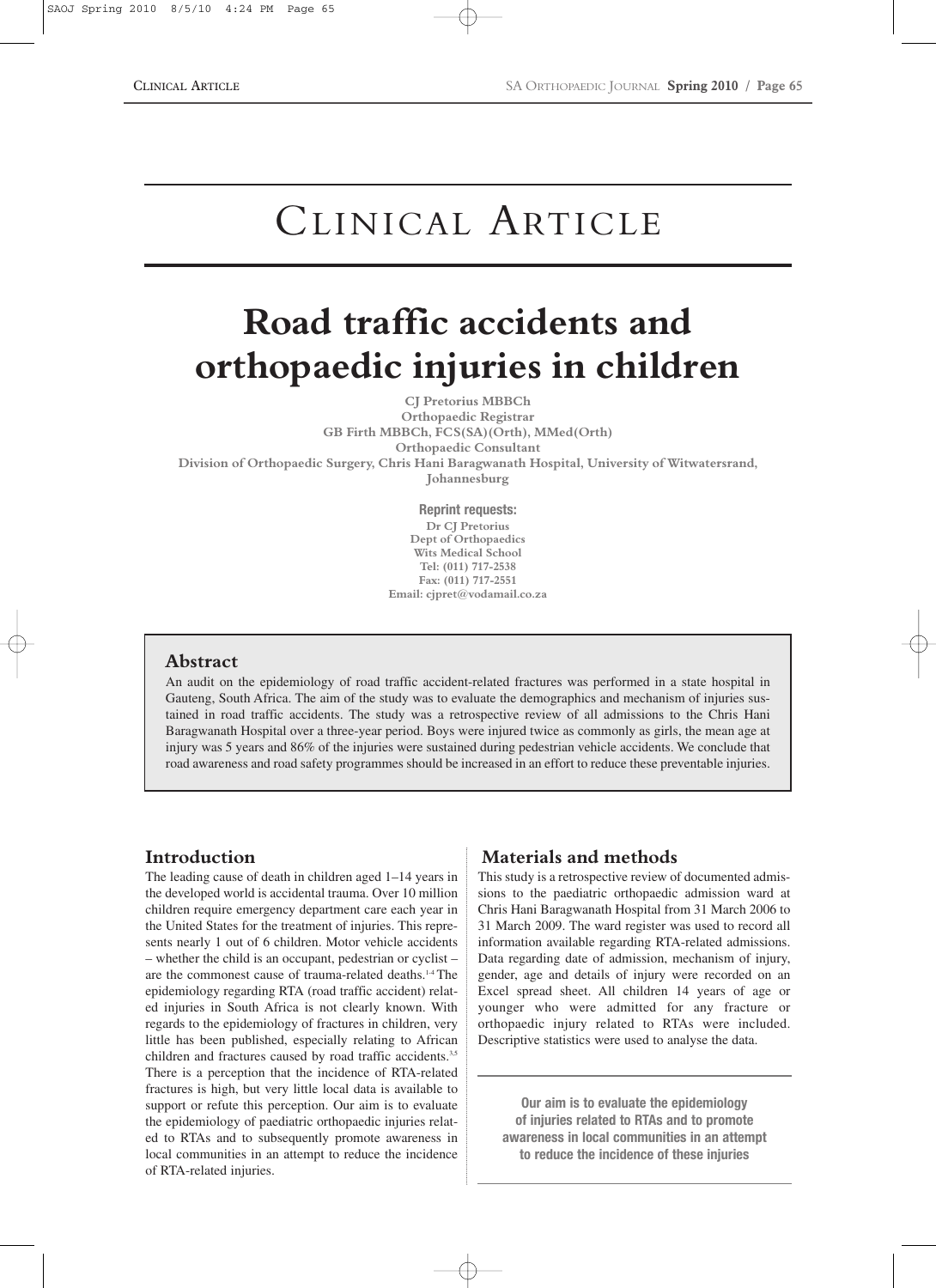#### **Results**

Over the three-year period a total of 2 299 patients were admitted to the paediatric orthopaedic ward. Of these 307 were related to RTAs (13.4%). Of the 307 patients involved in RTAs, 264 (86%) were due to pedestrian vehicle accidents (PVAs), 41 (13.3%) due to motor vehicle accidents (MVAs) and only 2 (0.7%) were due to bicycle vehicle accidents (BVAs). This is shown in *Figure 1*. In the 307 patients injured during an RTA, there were 130 (35.4%) femur fractures and 123 (33.5%) tibia/fibula fractures which made up the majority of the injuries. The remaining injuries included humerus fractures (5.5%), pelvic fractures (4.1%) and forearm fractures (3.5%) (*Figure 2*). Both sides were equally affected with 157 injuries on the right and 155 on the left.

The mean age at time of injury was 5 years (range 1 to 14 years). *Figure 3* shows the distribution of age at the time of injury and shows that patients between the ages of 4 and 8 years had the highest frequency of injuries.

The male to female ratio was 2:1. There were 199 males and 100 females who sustained an orthopaedic injury related to RTA. The gender was unrecorded in eight cases.

There was no seasonal variation in the number of admissions related to RTA. There was also no seasonal variation when assessing each type of RTA (PVA, MVA, BVA) (*Figure 4*).

#### **Discussion**

The aim of this study is to evaluate the epidemiology of paediatric orthopaedic injuries related to RTAs. By highlighting the burden this has on the community, we hope to raise awareness to promote local community road safety projects and reduce the incidence of RTA-related injuries.









**Figure 3.**  Age distribution at time of injury

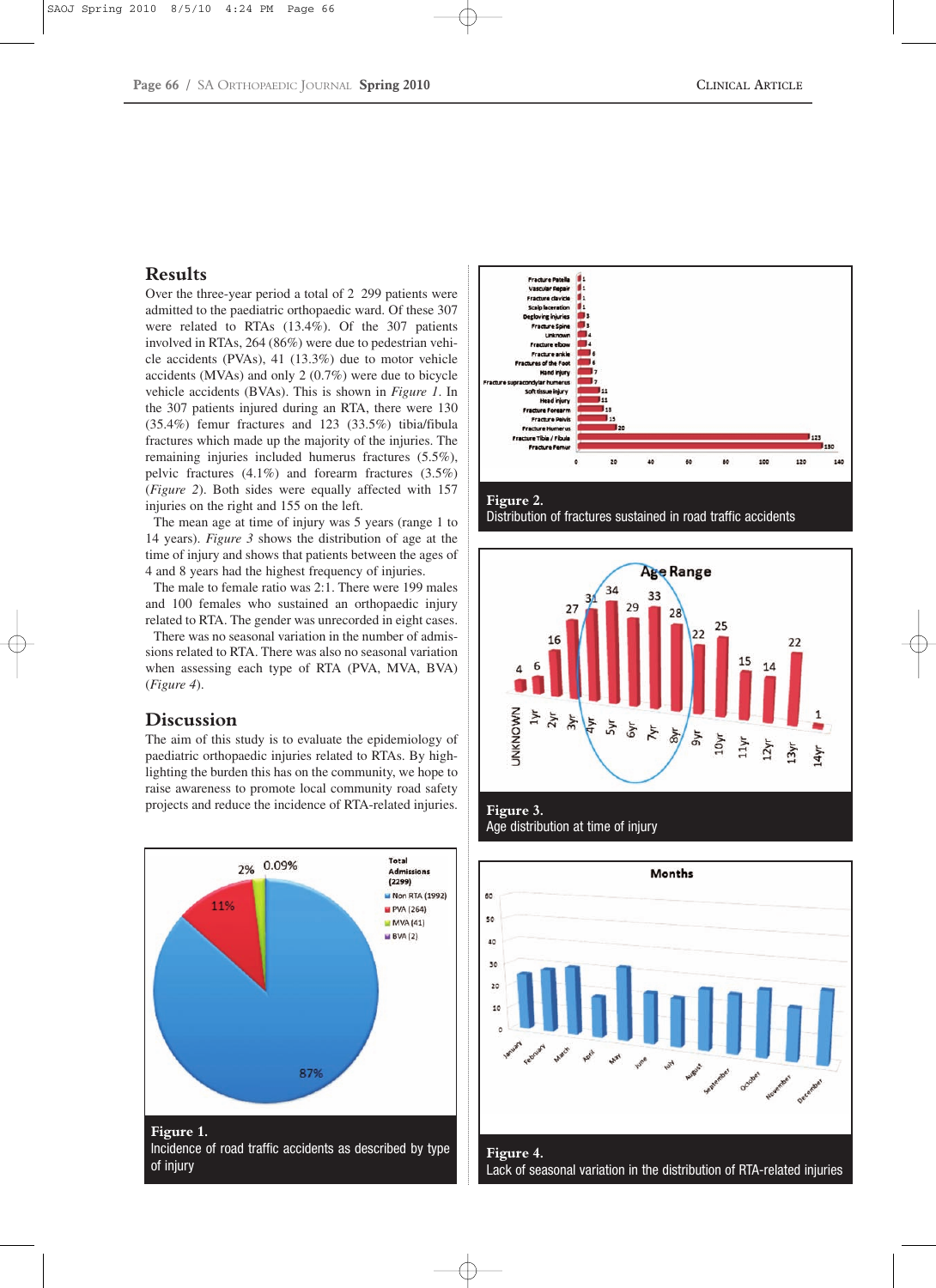

It is interesting to compare our local data with that recorded from the United Kingdom. Rennie *et al* demonstrated that in a United Kingdom population road traffic accidents accounted for 7% of paediatric fractures, which is half the incidence of our population (13.4%). 70% of their injuries occurred in cyclists, 24% in pedestrians and 2.7% were passengers in motor vehicles.<sup>6</sup> In contrast our data showed that the number of pedestrians in our cohort was almost four times their number (86%). Even more alarming is the statistic that our population was involved in motor vehicle accidents almost five times more often (13.3%). The small percentage of cycling accidents in our population may be explained by the fact that very few bicycles are used by children for transportation in our peri-urban environment (0.7%) (*Figure 5*).

As the majority of RTAs in the UK were associated with bicycle injuries their pattern of overall RTA fractures differed from ours. The five most common fractures included metacarpals (95%), distal radius (31%), tibia/fibula (11%), finger phalanges (7%) and femoral diaphysis (5%). In comparison our injuries were mainly due to PVAs and the majority of our injuries involved the lower limbs – femur fractures (35%) and tibia/fibula fractures (34%). Upper limb fractures made up a much smaller proportion of the total – humerus fractures (5%) and forearm fractures (4%). When the results are compared with fractures sustained by the United Kingdom PVA group only, the injuries are more similar with tibia/fibula (49%) and femoral diaphysis (11%) fractures making up the majority of injuries (*Table I*). These numbers are even more concerning, as one considers that this population of children with fractures is only a subset of all those involved in some sort of RTA. Results from a Nigerian-based study found that only 22% of their patients involved in an RTA sustained a fracture.<sup>3</sup>

Road traffic accidents have a bimodal distribution with regard to age. There is an early peak between 5 and 6 years and a later peak in adolescents.<sup>2,5,6</sup> Our findings show an age range of 4–8 years being most affected, with the peak age being 5 years. According to Venter, children of this age group have an obscured view of the road due to their short stature and their head and shoulders being at bumper height. They have slower reflexes, with limited peripheral vision and auditory perception, and are unable to react or move quickly enough as their perceptions of speed, distance and time are still developing.<sup>7</sup> Salvatore tested children's ability to perceive and classify car speed according to age. He found that age differences exist in the child's ability to correctly classify car speed as slow, medium or fast.8 All of these factors culminate in the propensity of a young child to be at a very high risk of sustaining a fracture (or worse) related to RTA.

The male to female ratio for all paediatric fractures is  $2.7$  to  $1.1$  A study of RTAs in Nigerian children showed equal gender proportions.3 This is contrasted by a study of pedestrian vehicle accidents (PVAs) from South Africa which found that male children were more prone to RTAs than female children with a ratio of  $1.3$  to  $1.5$  The current study was in line with the gender ratio quoted for all fractures being a 2:1 male to female predominance. This difference in gender has been postulated as being due to the fact that males are more adventurous and reckless by nature, and hence more likely to venture into the road alone, whereas females tend to stay close to their caregivers.7

Seasonal variation appears to be a dominant factor in climates closer to the Poles, which are affected more significantly by variation in daylight hours. In northern hemisphere countries, fractures are more common in the warmer summer months since the children are outside and exposed to more physical activities. The most consistent climatic factor appears to be the number of hours of sunshine.